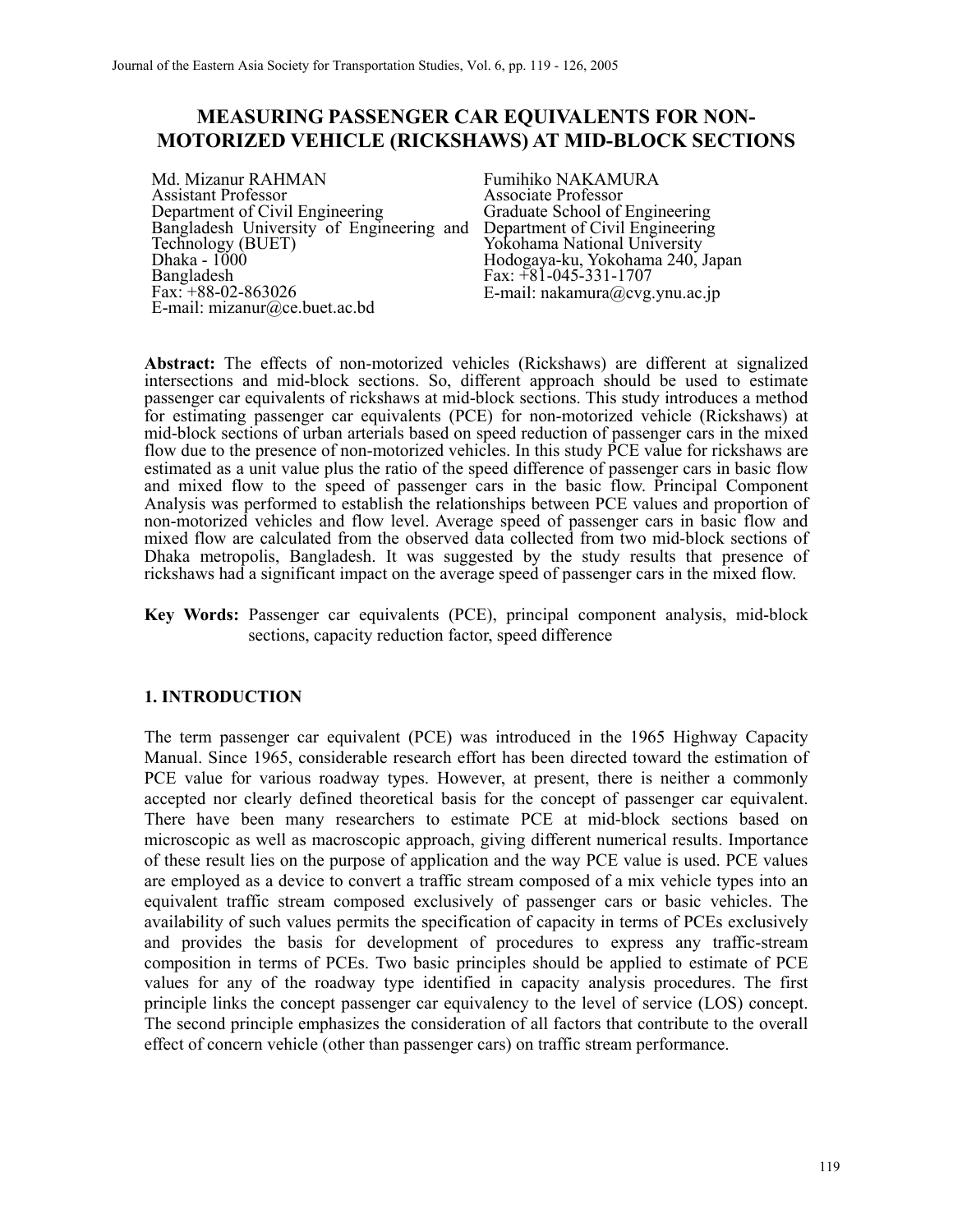### **2. PCE MEASURING METHODS AT MID-BLOCK SECTIONS**

The Highway Capacity Manual (1965) used Walker Method to estimate PCE values, which compares the relative number of passing of trucks by passenger cars in relation to number of passing of passenger car by passenger cars. On the other hand, Craus et.al (1980) in their equivalent delay method considered the difference between delay caused by heavy vehicle to standard passenger cars and delay caused by slower passenger car to standard passenger cars. Cunagin and Messer (1983) applied Walker method for lower volume level and equivalent delay method for higher volume level.

Huber (1982) proposed a model for estimating PCE-values for vehicles under free-flowing, multilane conditions. Some measure of impedance as a function of traffic flow is used to relate two traffic streams-one that has trucks mixes with passenger cars and the other that has passenger car only. PCE-values are related to the ratio between the volumes of two streams at some common level of impedance. A deterministic model of traffic flow (Greenshield) is used to estimate the impedance-flow relationship. Three measures of impedance were considered by the author, each of which will generate a separate PCE-value for a truck of given characteristics. The author also suggested that PCE-values are related to speed and length of subject vehicles and to vary with the proportion of trucks in the traffic stream.

The 1985 HCM, revised Chapter 7 (1992) on Multilane Rural and Suburban Highways, considered density to be the governing parameter for LOS, although it is defined both by density and speed. It explains, density is a measure that quantifies the proximity of vehicles to each other within the traffic stream and indicates the degree of maneuverability within the traffic stream. For these reasons Mcshane and Roess (1990) stated that equal density approach will be more appropriate since density is the primary parameter for LOS. Density could be an indication of degree of maneuverability if we consider a single flow relationship. In other words, various points in same flow relationship at different density will give different degree of maneuverability without any doubt. But, this may not necessarily be true that same density in two different flow relationships (basic and mixed) will still produce the same degree of maneuverability. If the degree of maneuverability in basic stream and in mixed stream (with heavy vehicle) is considered equal at equal density, it means that the maneuvering situation for a heavy vehicle and for a passenger car is the same.

Linzer et. al. (1979) estimated PCE based on Midwest Research Institute (MRI) simulation model. Truck equivalents were based on keeping effective value of volume/capacity constant for given LOS. PCE values in Circular 212 were also based on MRI studies. Roess and Messer (1984) revised Circular 212 values by using performance curves of speed on extended upgrades. However, the PCE values were based on simulation results on trucks with certain assumed weight-to-horsepower ratio. It had been of many debate on what should be the most representative weight-to-horsepower ratio, because, results of different studies varied considerably and produced different curves. An overall review of the previous studies suggested that most of the studies dealing with heavy vehicles i.e. motorized vehicles. No study considers the effect of non-motorized vehicles (rickshaws) to estimate PCE-values at mid-block sections, although non-motorized vehicles played an important role in transportation sector of south Asian countries and they are very popular and common mode in these countries. The objectives of this study to estimate the effect of rickshaws on average speed of passenger cars in mixed flow condition and develop PCE values of rickshaws based on speed difference of passenger cars in mixed flow and basic flow.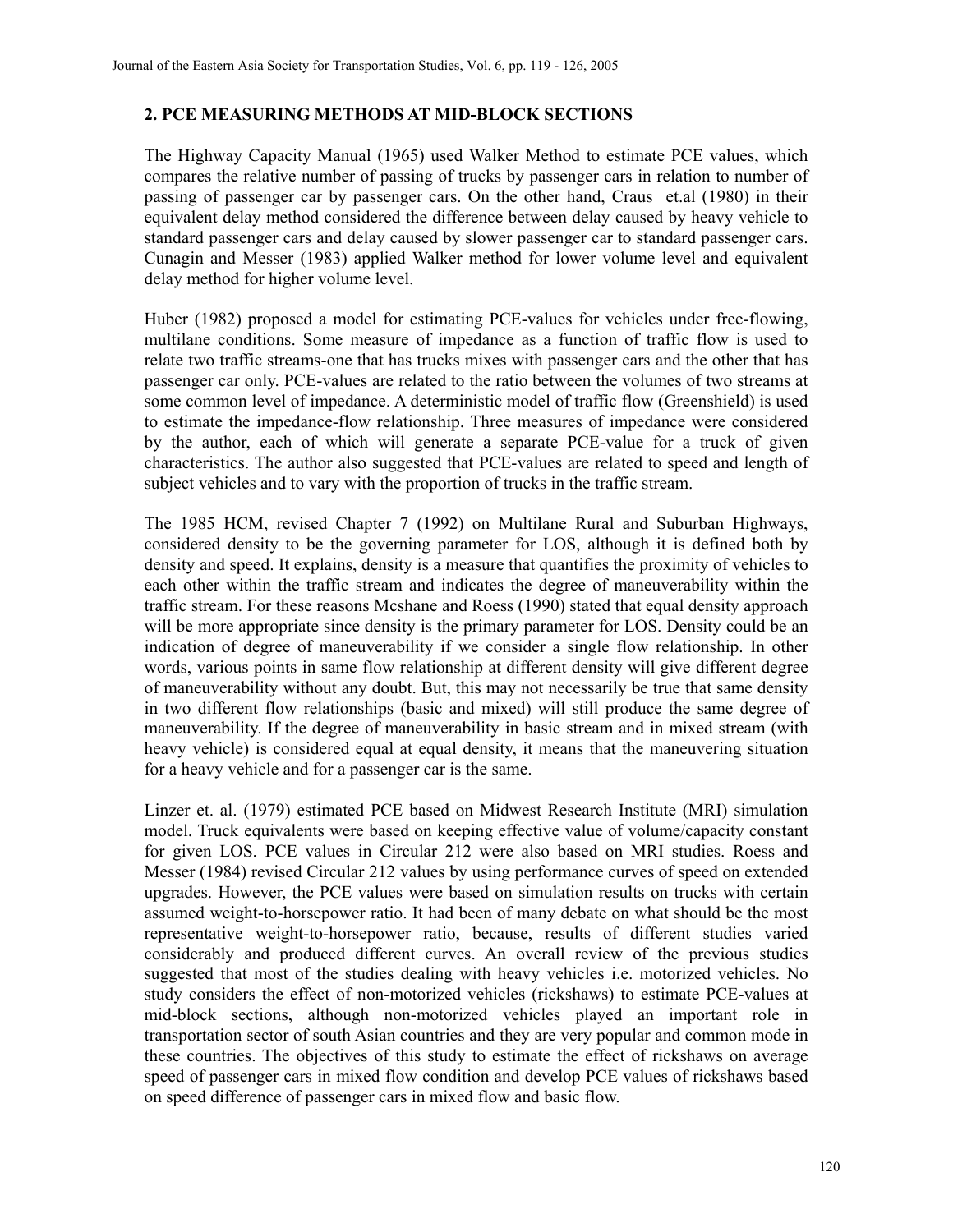# **3. STUDY DATA**

All data were collected from two mid-block sections located in Dhaka metropolis of Bangladesh, December 2000. Two locations were identically and there was no obvious deficiency of roadway or traffic condition that would affect the PCE value.

Several criteria were used in the selection of study locations. The selection criteria were as follows: high traffic volume, higher proportion of non-motorized vehicles, pavements of good conditions, level terrain, no parking allowed and insignificant disturbances from bus stops. In Dhaka metropolitan it is very difficult to identify the locations which satisfy all the mentioned criteria. However two locations were found which nearly satisfy the desired selection criteria.

Vehicle movements were recorded by using a portable video camera system. Data were collected for a 20 meter road segments. Upstream and downstream intersections were located 200 meters, 320 meters and 200meters, 210 meters for site 1 and site 2 respectively. Road width of site 1 and site 2 is 15 meters and 14 meters respectively excluding shoulders. There is no median or road marks to separate the traffic flow of two directions. Configuration of site 1 and site 2 shows in figure 1.

Field data were collected during morning peak period and in all more than twelve hours data were collected for the study. Data encoding was undertaking in the laboratory. Footage was played using available video equipment and data was extracted with the aid of computer programs that facilities the process of encoding. Time code (TC) reader software was used to estimate speed of individual vehicles. Clocks from the video equipment and the computer were synchronized and data was recorded in one-minute intervals. One-minute intervals allowed a more detailed look into the arrival patterns of the vehicles as well as the possible fluctuations in the flow of traffic. The raw data used in analyses were speed, and traffic compositions. Other types of slow vehicle (Bus, Truck) in the downstream of traffic have significant effect on the data collection and study objectives. But the proportion of bus and truck in the selected sites are very low (4 to 5%), so in our analysis we assume that there are no effects of these types of vehicles.



Figure 1: Configurations of Site 1 and Site 2

## **4. EFFECTS OF RICKSHAWS ON SPEED**

Effects of non-motorized vehicles are different at signalized intersection and mid-block sections. So, different approach should be us used to estimate PCE of non-motorized vehicles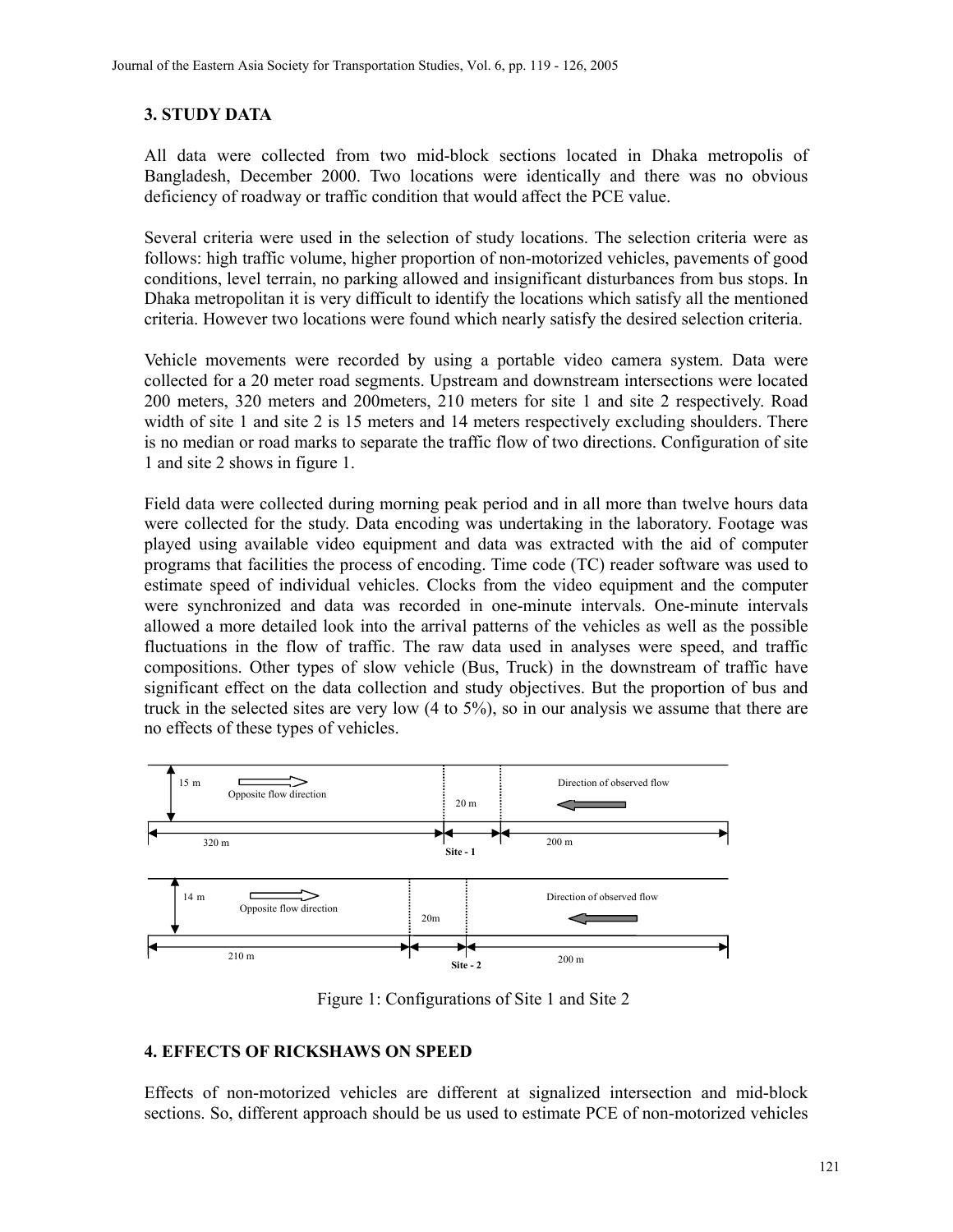at mid-block section. From the observed data it was evidenced that presence of rickshaws (non-motorized vehicles) affects the speed of passenger cars tremendously at mid-block section. Figure 2 presented the effect of rickshaws on speed of passenger cars. Average speeds of passenger cars in the basic flow were estimated as 51.35 km/hr. As shown in the figure 1 average speed of passenger car decreases as proportion of rickshaws increases.



Figure 2. Effects of rickshaws on speed of passenger cars in mixed flow

## **5. PCE ESTIMATION METHOD BASED ON SPEED REDUCTION**

Passenger car equivalent of non-motorized vehicles at mid-block section along urban arterial is estimated based on the speed difference of mixed flow and basic flow of passenger cars. PCE value for non-motorized vehicles are estimated as a unit value plus the ratio of the speed reduced due to the presence of non-motorized vehicles in the mixed flow to the speed of basic flow.

$$
PCE_{mmv} = 1 + \frac{S_b - S_m}{S_b} \tag{1}
$$

Where:

 $PCE<sub>nmv</sub>$  = Passenger car equivalents of non-motorized vehicles  $S_b$  = Average speed of passenger car in the basic flow (km/hr)  $S_m$  = Average speed of passenger car in the mixed flow (km/hr)

For basic flow average speed of passenger car is estimated from one minute interval data which contained only passenger cars. For mixed flow average speed of passenger car for various proportion of rickshaws were also estimated from one minute interval data which contained passenger cars and rickshaws. PCE values for various proportions of rickshaws at different flow rate are estimated using equation (1).

Figure 3 and Figure 4 represents the relationship between PCE value of rickshaws and flow rate and PCE value and proportion of rickshaws respectively. It was revealed from the relationship that PCE value of rickshaws increases with the increases of flow rate and proportion of rickshaws. This seems to occur due to at higher proportion of rickshaws and at higher volume rate the speed of passenger car reduced which increases the speed difference and also PCE values.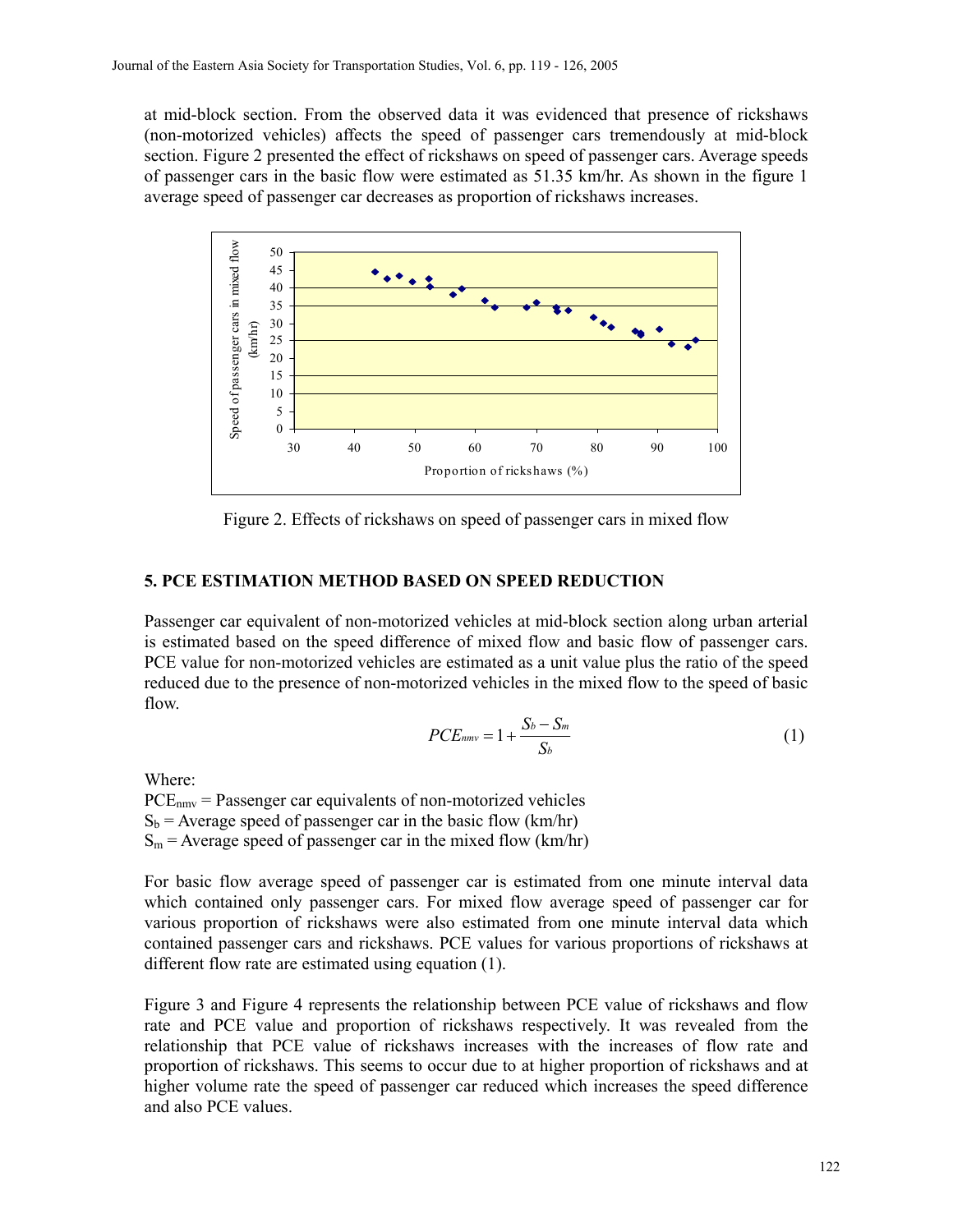

Figure 3. Relationship between PCE value of rickshaws and flow rate



Figure 4. Relationship between PCE value and proportion of rickshaws

## **6. ESTIMATED PCE VALUE OF RICKSHAWS**

As PCE value of rickshaws were estimated for various proportion of rickshaws at different flow rate, so it is necessary to establish the relationship between PCE value with flow rate and proportion of rickshaws. It was evidenced from Table 1; there is a strong relationship between independent variables volume and %NMV. If we want to express the dependent variable PCE in terms of independent variables volume and %NMV, Principal Component Analysis (PCA) has to be done.

|            | <b>PCE</b> | Volume | %NMV |
|------------|------------|--------|------|
| <b>PCE</b> |            |        |      |
| Volume     | 0.9621     |        |      |
| %NMV       | 0.983625   | 0.9608 |      |

Table 1. Co-relation matrix of variables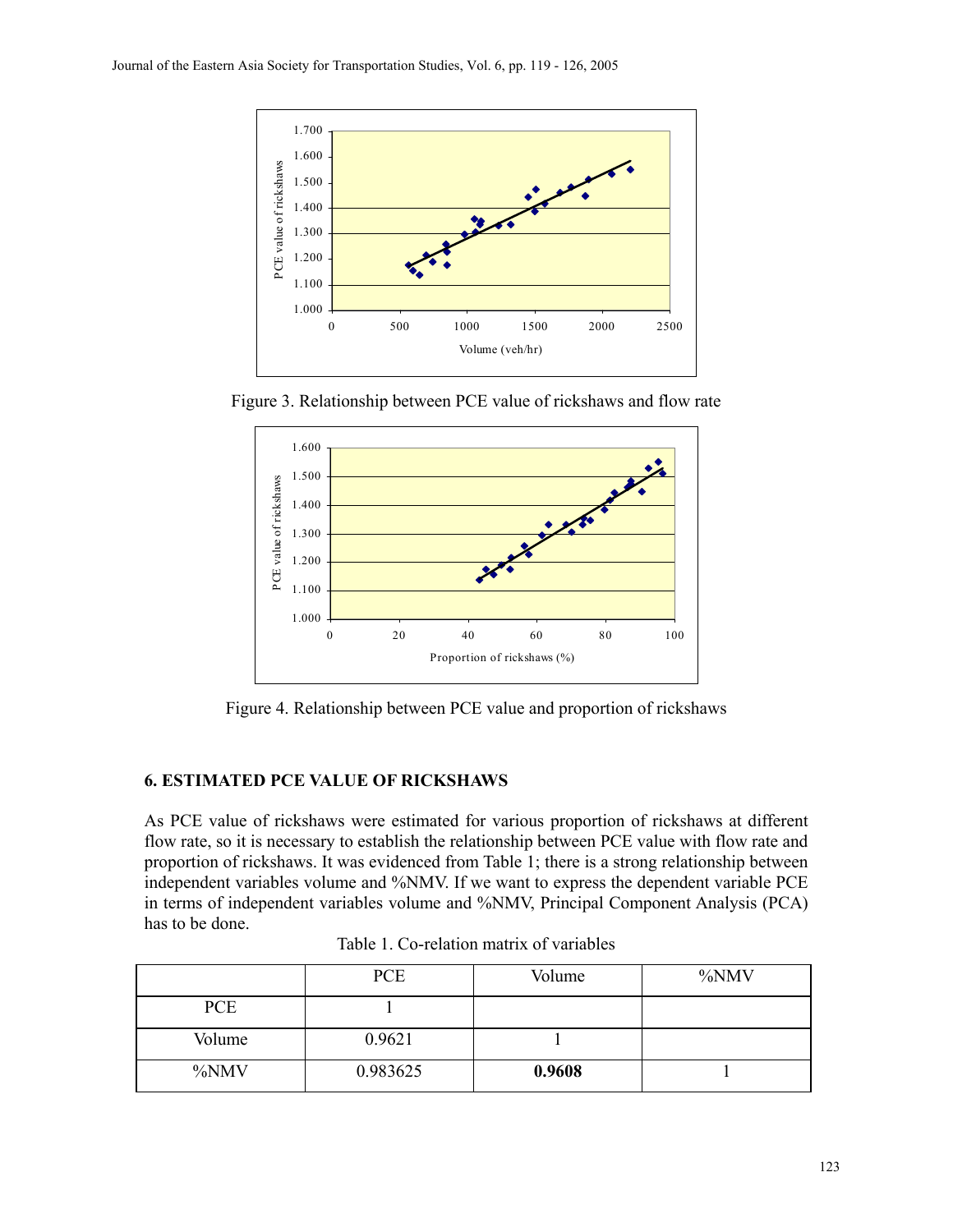| Principal Component |           |              | <b>Standardized Principal Component</b> |           |              |  |
|---------------------|-----------|--------------|-----------------------------------------|-----------|--------------|--|
| Component           |           |              | Component                               |           |              |  |
| <b>Variables</b>    | 1         | $\mathbf{2}$ | <b>Variables</b>                        |           | $\mathbf{2}$ |  |
| Volume              | 0.7071068 | $-0.7071068$ | Volume                                  | 0.5049732 | $-3.5714173$ |  |
| $\%$ NMV            | 0.7071068 | 0.7071068    | $\%$ NMV                                | 0.5049732 | 3.5714173    |  |
| Variance            | 1.9607997 | 0.0392003    | Variance                                | 1.9607997 | 0.0392003    |  |
| % Variance          | 98.039986 | 1.9600123    | % Variance                              | 98.039986 | 1.9600123    |  |
| Cum $%$             | 98.039986 | 100          | Cum $%$                                 | 98.039986 | 100          |  |
| p-values            | $\theta$  |              | p-values                                | 0         |              |  |

Table 2. Results of principal component analysis

Principal component  $Z1 = 0.7071068 * Vol + 0.7071068 * %NMV$  (2)

Principal components are estimated using equation (2), and regression analysis was performed to establish the relationship between PCE value and principal components (Z1) as follows;

$$
PCE = 1.020215 + 0.000243 * Z1
$$
 (3)

After transferring the principal component into original independent variables we obtained the following relationships;

$$
PCE_{nmv} = 1.020215 + 0.00243 * Vol + 0.00243 * %NMV (R2=0.93)
$$
 (4)

Where:

 $Vol = Total volume of mixed flow (veh/hr)$  $\%$  NMV = Proportion of rickshaws (%)

| Percent        | Traffic volume (veh/hr) |       |       |       |       |       |       |       |  |
|----------------|-------------------------|-------|-------|-------|-------|-------|-------|-------|--|
| <b>NMV</b>     |                         |       |       |       |       |       |       |       |  |
| $\binom{0}{0}$ |                         |       |       |       |       |       |       |       |  |
|                | 600                     | 800   | 1000  | 1300  | 1500  | 1800  | 2000  | 2300  |  |
| 40             | 1.176                   | 1.224 | 1.273 | 1.346 | 1.394 | 1.467 | 1.516 | 1.589 |  |
| 45             | 1.177                   | 1.226 | 1.274 | 1.347 | 1.396 | 1.468 | 1.517 | 1.590 |  |
| 50             | 1.178                   | 1.227 | 1.275 | 1.348 | 1.397 | 1.470 | 1.518 | 1.591 |  |
| 55             | 1.179                   | 1.228 | 1.277 | 1.349 | 1.398 | 1.471 | 1.519 | 1.592 |  |
| 60             | 1.180                   | 1.229 | 1.278 | 1.351 | 1.399 | 1.472 | 1.521 | 1.594 |  |
| 65             | 1.181                   | 1.230 | 1.279 | 1.352 | 1.400 | 1.473 | 1.522 | 1.595 |  |
| 70             | 1.183                   | 1.232 | 1.280 | 1.353 | 1.402 | 1.475 | 1.523 | 1.596 |  |
| 75             | 1.184                   | 1.233 | 1.281 | 1.354 | 1.403 | 1.476 | 1.524 | 1.597 |  |
| 80             | 1.185                   | 1.234 | 1.283 | 1.356 | 1.404 | 1.477 | 1.526 | 1.599 |  |
| 85             | 1.187                   | 1.235 | 1.284 | 1.357 | 1.405 | 1.478 | 1.527 | 1.600 |  |
| 90             | 1.188                   | 1.236 | 1.285 | 1.358 | 1.407 | 1.479 | 1.528 | 1.601 |  |
| 95             | 1.189                   | 1.238 | 1.286 | 1.360 | 1.408 | 1.481 | 1.529 | 1.602 |  |

Table 3 Suggested PCE values for rickshaws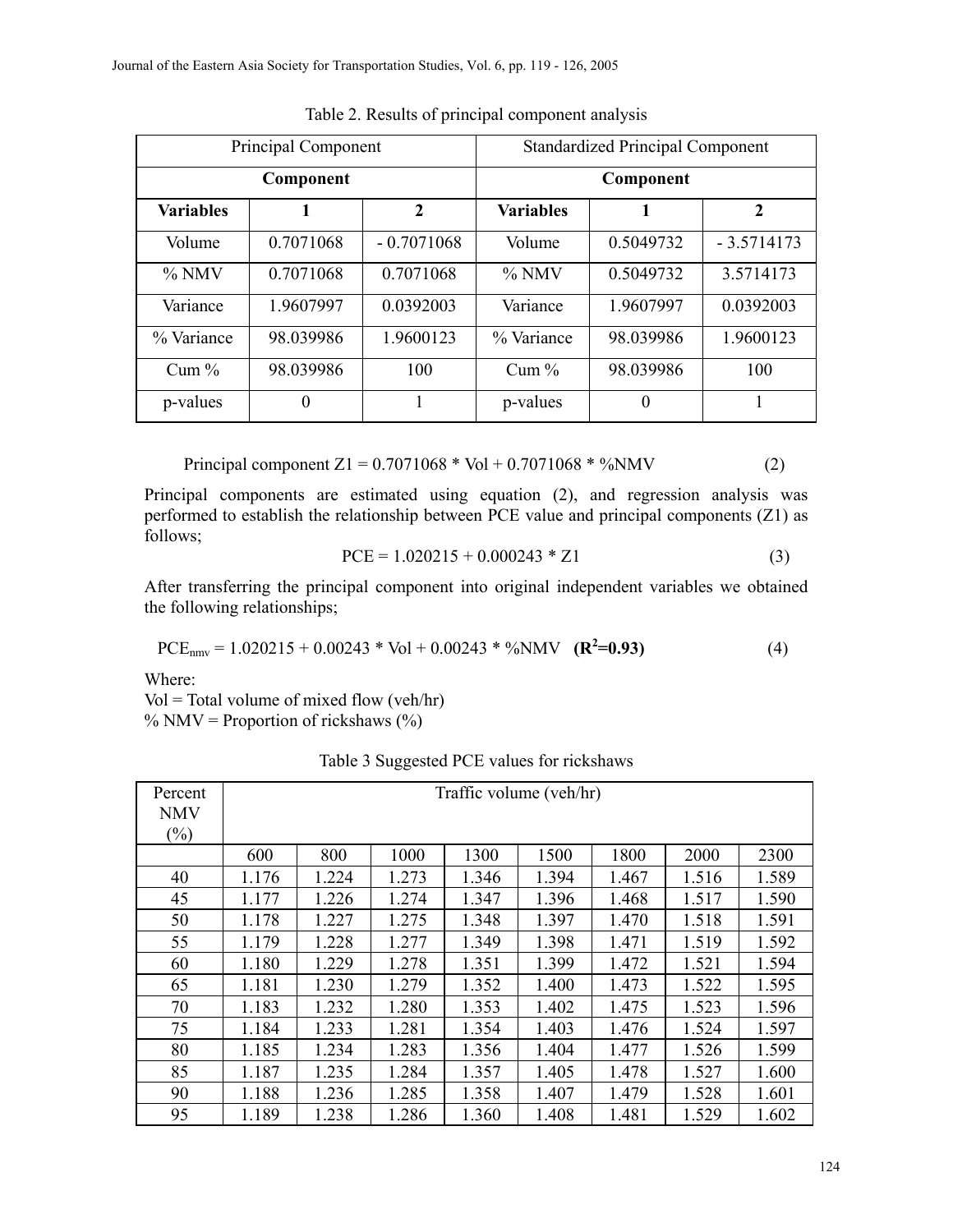Considering the  $R^2$  and t-values, regression model provide very good predictions. Table 3 lists PCE<sub>nmy</sub> values computed from the above model for selected traffic conditions. When traffic volume is in a range of 600 vph to 2300 vph and percentage of rickshaws is in a range of 40 to 95, the PCE values are 1.176 to 1.602 respectively.

In case of one lane the presence of rickshaws have more impact on the speed of passenger car as compared to many lanes. But in this paper we can not strongly concluded this as we are collected data only for two lanes (one direction). So a further comprehensive study is required to establish this conclusion.

#### **7. CAPACITY REDUCTION FACTORS**

Capacity reduction factor is an important parameter for the capacity analysis. Capacity reduction factor was estimated according to the Highway Capacity Manual as follows;

$$
PCE = \left(\frac{100}{fnmv * Pnmv} - \frac{100}{Pnmv}\right) + 1\tag{5}
$$

Using equation (5) and estimated PCE value of rickshaws of table 3, capacity reduction factor for various traffic conditions are developed and given in Figure 5. As shown in figure 5; capacity of mixed traffic flow reduced as volume of mixed traffic increases and also proportion of non-motorized vehicles increased. Maximum capacity reduction occurred at higher flow rate with higher proportion of rickshaws. The given value of capacity reduction factor could be used for two-way arterial in which traffic is separated without any median or road mark. The given value is applicable for a traffic flow rate ranges from 600 vph to 2300 vpr with proportion of rickshaws about 40% to 95%.



Figure 5. Capacity reduction factors of Rickshaws at different traffic conditions